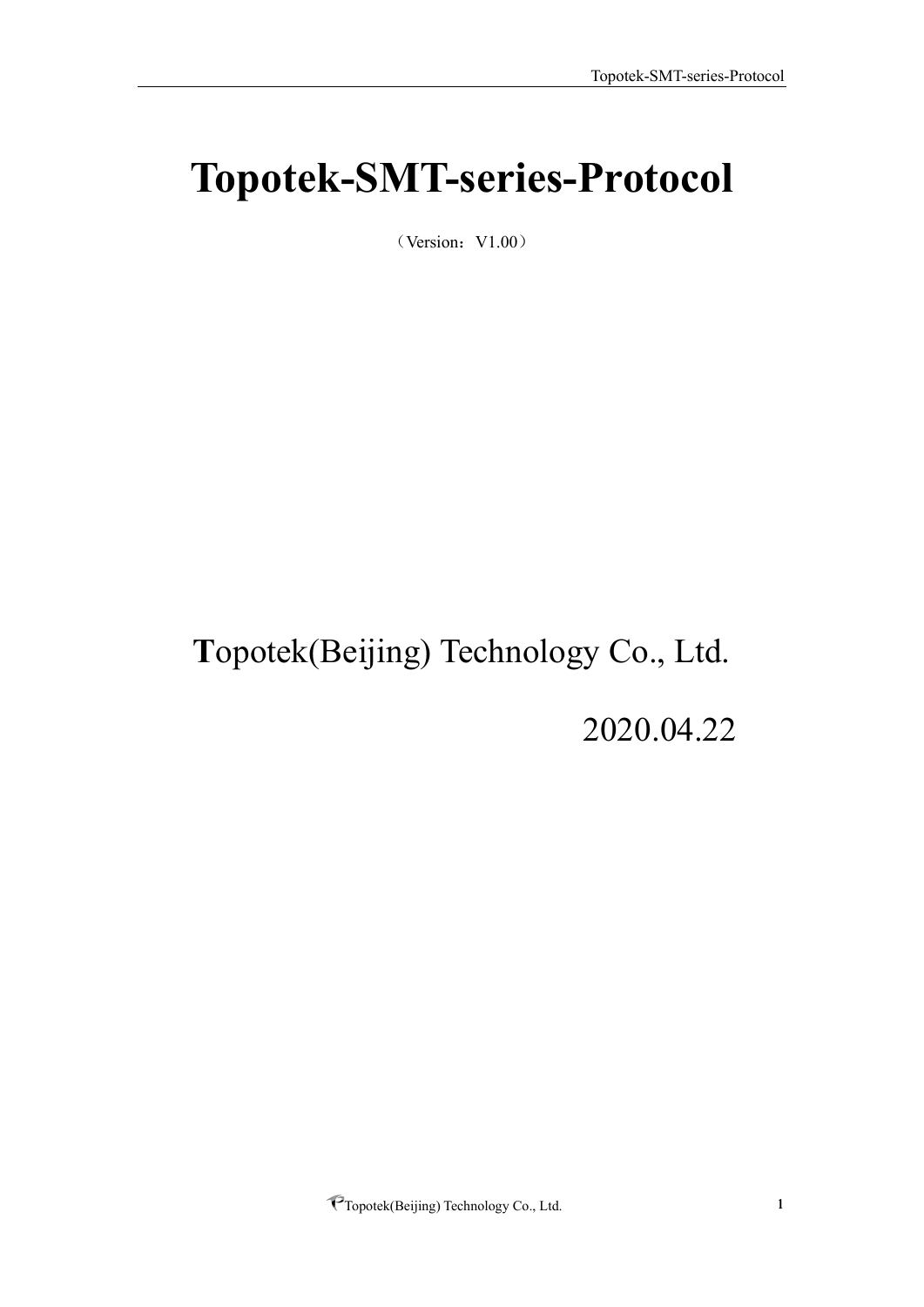|                 | $\bullet$ |  |
|-----------------|-----------|--|
| <b>Revision</b> |           |  |
|                 |           |  |

<span id="page-1-0"></span>

| <b>Data</b> | <b>Version</b> | <b>Descript</b>                                      | Writer |
|-------------|----------------|------------------------------------------------------|--------|
| 2018.12.03  | V1.0.0         | SMT series protocol (SMT18SQ6,<br>SMT18st, SMT30SQ6) | Liang  |
| 2020.04.22  |                | English version                                      | Cai    |
|             |                |                                                      |        |
|             |                |                                                      |        |
|             |                |                                                      |        |
|             |                |                                                      |        |
|             |                |                                                      |        |
|             |                |                                                      |        |
|             |                |                                                      |        |
|             |                |                                                      |        |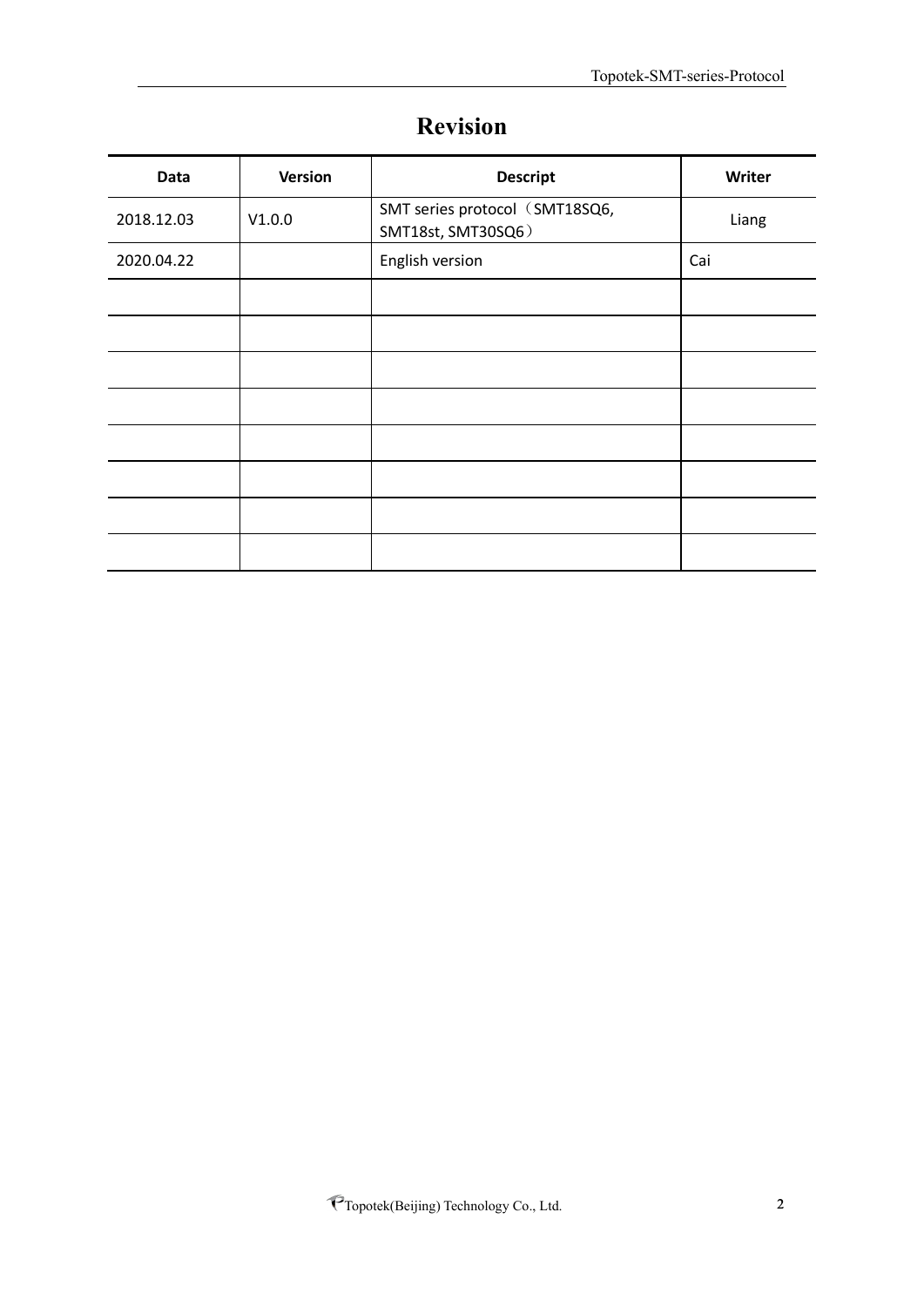| ∴atalog |  |
|---------|--|
|---------|--|

| 1.                 |        |  |
|--------------------|--------|--|
| $\overline{2}$ .   |        |  |
|                    |        |  |
|                    |        |  |
| 3.                 |        |  |
|                    |        |  |
|                    |        |  |
|                    |        |  |
|                    |        |  |
|                    |        |  |
| $\boldsymbol{4}$ . |        |  |
|                    | 1:     |  |
|                    |        |  |
|                    | 3:     |  |
|                    |        |  |
|                    |        |  |
| 5.                 |        |  |
|                    |        |  |
|                    |        |  |
|                    | 3:     |  |
|                    |        |  |
|                    |        |  |
|                    |        |  |
|                    | 7: ISP |  |
|                    |        |  |
|                    |        |  |
| 6.                 | E      |  |
|                    |        |  |
|                    |        |  |
|                    |        |  |
|                    |        |  |
|                    |        |  |
|                    |        |  |
|                    |        |  |
|                    |        |  |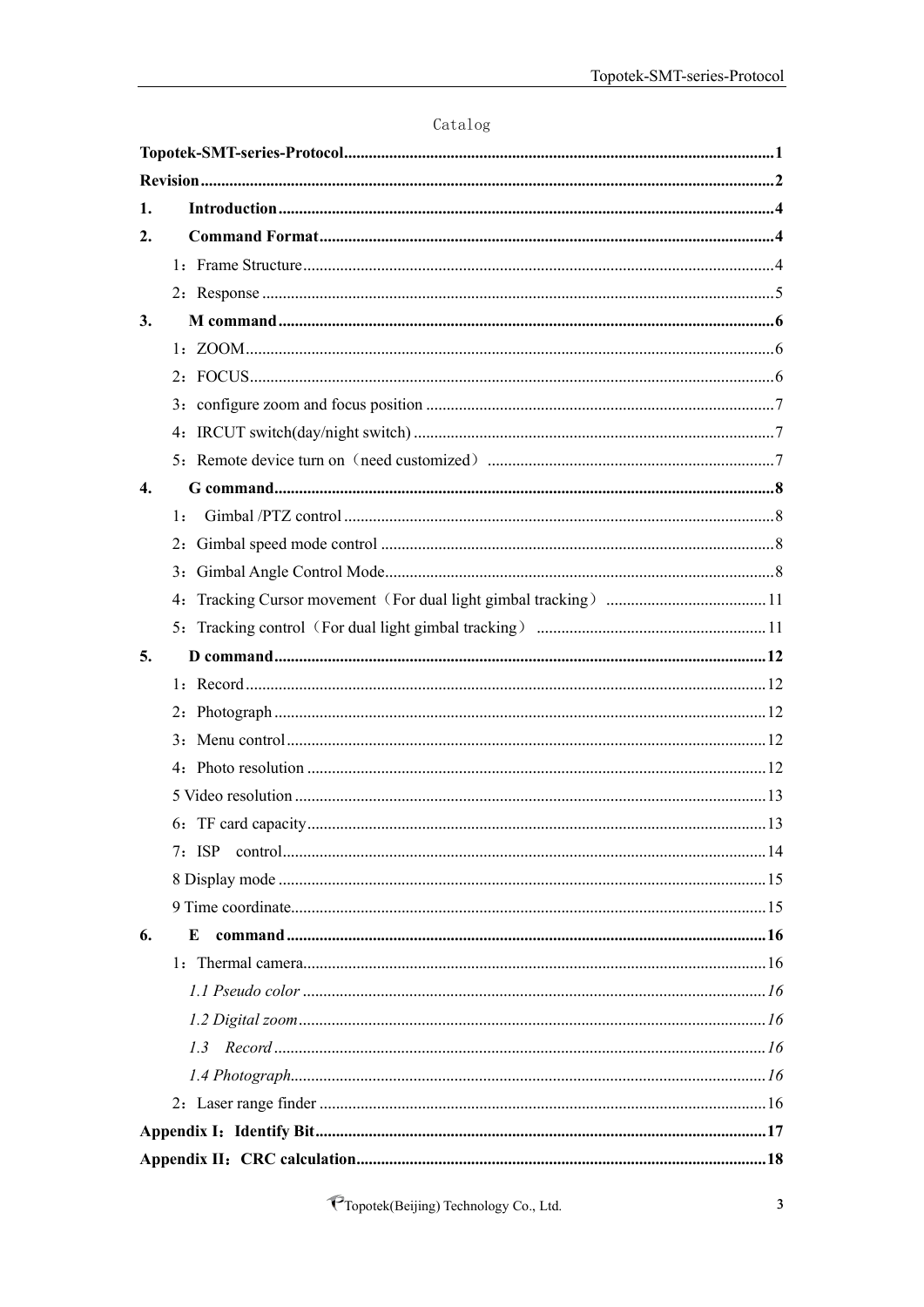# <span id="page-3-0"></span>**1. Introduction**

This tele-com protocols is based on SMT series optical zoom tracking gimbal system, 包括 SMT10sQ3/6、SMT18sQ3/6、SMT30sQ3/6, SMT18sT、SMT30sT.

# <span id="page-3-1"></span>**2. Command Format**

# <span id="page-3-2"></span>**1**:**Frame Structure**

12 to 27 char

| Frame<br>Head<br>(3char) | Target Bit<br>(2char) | Data<br>Length<br>1char) | Control<br>Bit<br>1char | Identify<br>Bit<br>(3char) | Data1<br>(char) | 0000<br>(char) | Data L<br>(char) | Correlation<br>Bit<br>(2char) |
|--------------------------|-----------------------|--------------------------|-------------------------|----------------------------|-----------------|----------------|------------------|-------------------------------|
| $\#TP$                   | U/M/D/I/E/<br>D       | ┻                        | W/r                     | X1X2X3                     | D1              | 0000           | DL               | <b>CRC</b>                    |

#### **Frame Head**:

#TP - data length is 2 byte, fixed length command;

#tp - various length command, data length depends on length bit, the maximum length is 0x0F; **Target Bit:** (source address, target address)

| Uart | lens | ISP image | Auxiliary | Gimbal |
|------|------|-----------|-----------|--------|
|      |      |           | equipment |        |

U:UART device address bit, that is, the external control module address is u when the external control module is controlled through the serial port;

M: Zoom lens address bit, the command to lens, such as : zoom, focus;

D: ISP processor address, such as record, photo, TF status ,and so on ;

E:Auxiliary equipment address, such as thermal camera, laser measure(LRF);

G: Gimbal address, such as pitch, yaw control, angle reading;

[Target] same as above;

[Data Length] depends on how many data we have, the maximum length is F;

[Control bit] r->query; w->setup; c->callback

[Data1] data;

[Identifier] to be used for identifying; (see about Appendix I)

[CRC] all converted to HEX except the head. Use accumulation to add up, then convert result to ASC-II, 2 chars, high bit is in front; see attachment in the last page. (see about Appendix II)

# **Serial Port setting:**

Baud Rate :115200, data length is 8, stop bit is 1, CRC is none.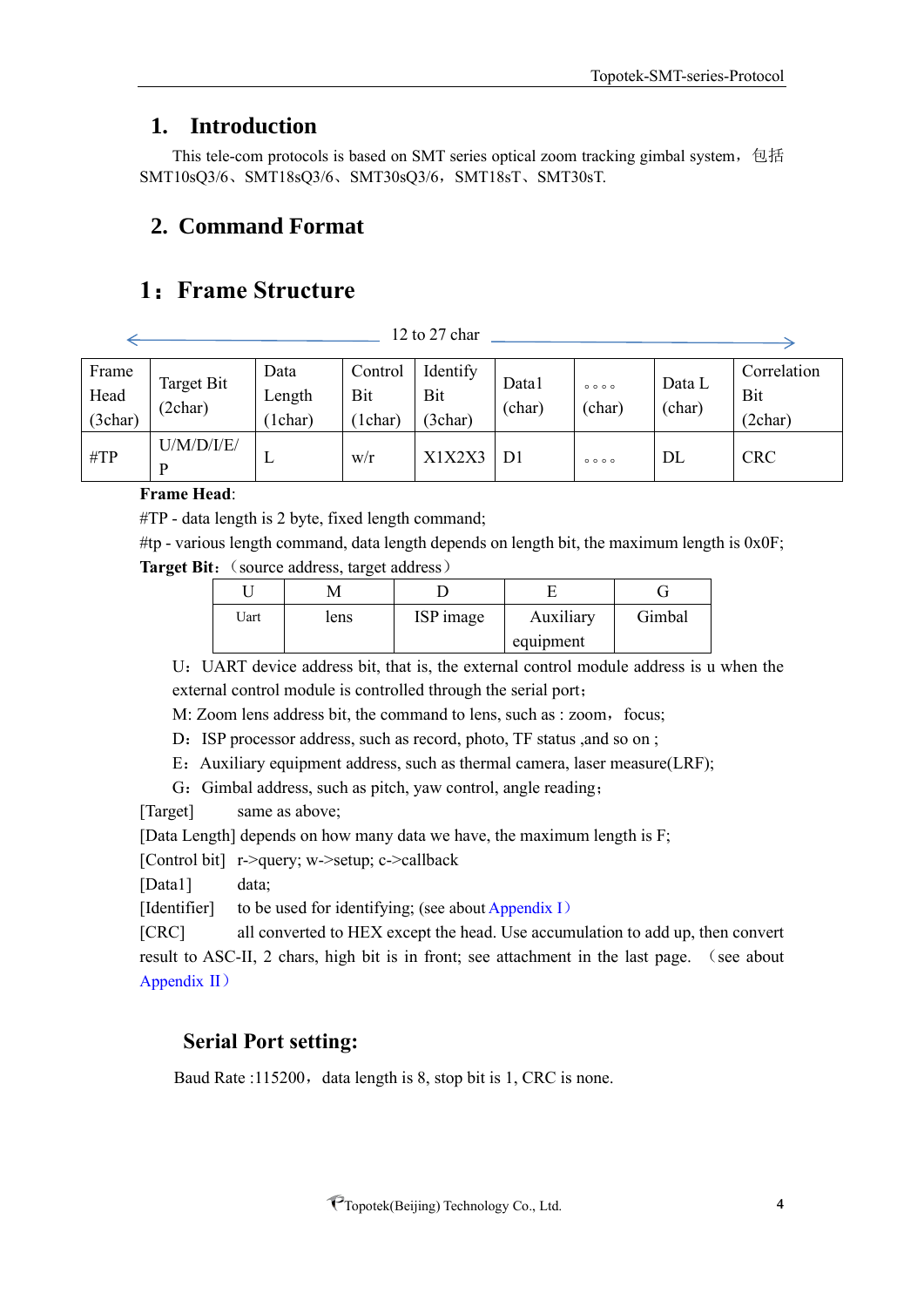# <span id="page-4-0"></span>**2**:**Response**

(1) correct command:

Control command: echo the same as before, exchange source address and destination; Query command: put query content in frame Data Bit to echo, exchange source address and destination;

(2) wrong command: Command failed:#TP dd 2wERE!! RR Example: #TPMU2wERE!!30 Exchange source address and destination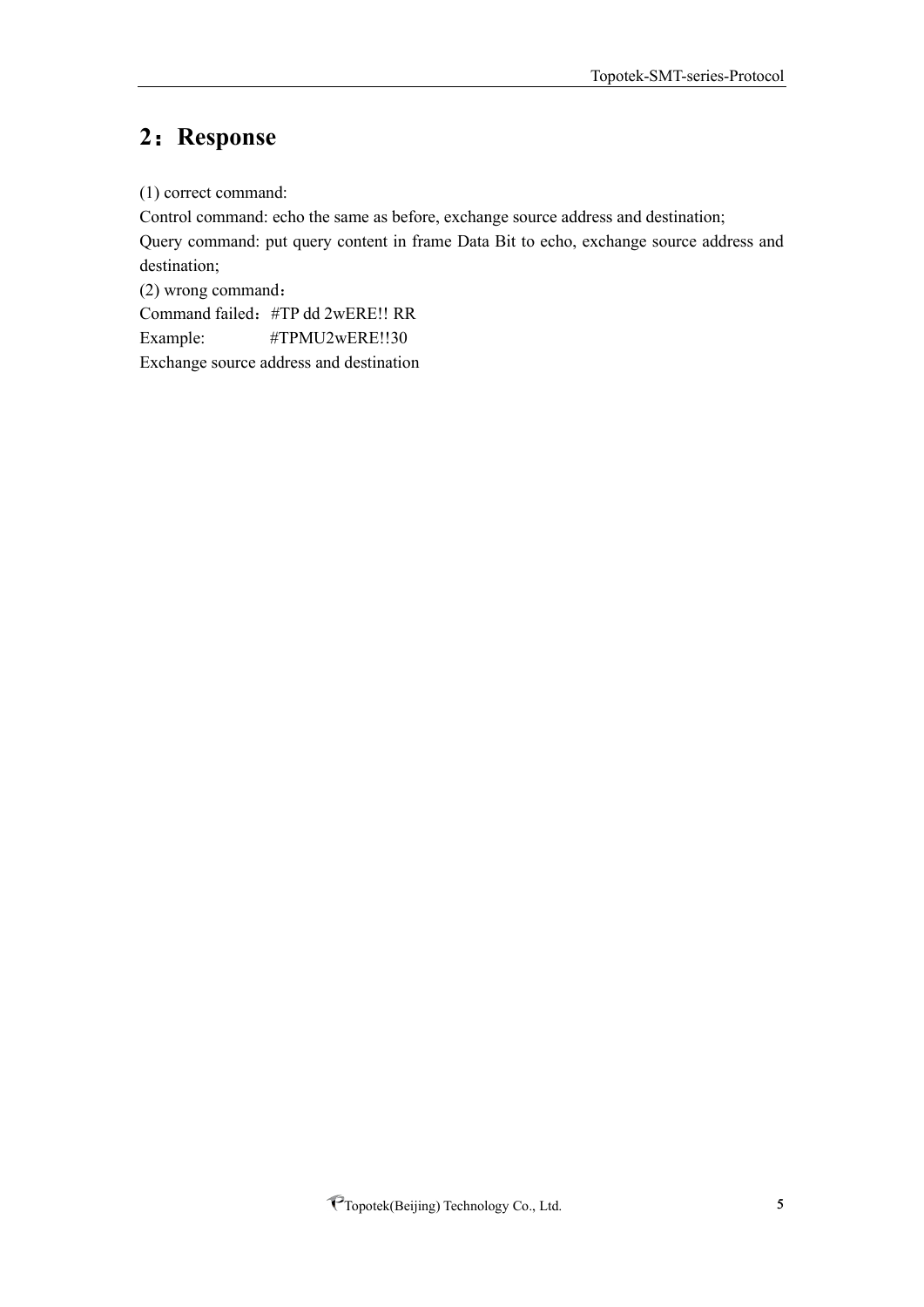## <span id="page-5-0"></span>**3.** M **command**

#### <span id="page-5-1"></span>**1**:**ZOOM**

#### **1.1 Control**

Control bit: w Identify Bit: ZMC

Data bit:

| stop     |
|----------|
| zoom in  |
| zoom out |

Note: zoom in/out shall be used together with stop commands

Uart command example:

| #TPUM2wZMC005C | stop     |
|----------------|----------|
| #TPUM2wZMC015D | zoom in  |
| #TPUM2wZMC025E | zoom out |

#### **1.2 Reading**

Control bit: w Identify Bit: ZMC Data bit: 00 Uart command example: send: #TPUM2rZOM0063 receive:#tpMU4rZOM Z0Z1Z2Z3 RR

Z0Z1Z2Z3: use four chars to represent signed char zoom location, high bit is in front; eg:#tpMU4rZOMFFB447  $Z0Z1Z2Z3 = FFB4(char)$  ->  $FFB4(Hex)$  ->-76

Note that zoom location is -76

# <span id="page-5-2"></span>**2**:**FOCUS**

#### **2.1 Control**

Control bit: w Identify Bit: FCC Data bit:  $X_0X_1$ 

| $X_0X_1$ |                                 |
|----------|---------------------------------|
| 00       | stop                            |
| 01       | focus $+$                       |
| 02       | focus -                         |
| 10       | Auto mode (To be added)         |
| 11       | Manual mode (To be added)       |
| 12       | Keying mode (To be added)       |
| 20       | Trigger one focus (To be added) |

Note: focus in/out shall be used together with stop commands

Uart command example:

#TPUM2wFCC003E stop #TPUM2wFCC013F focus+ #TPUM2wFCC0240 focus-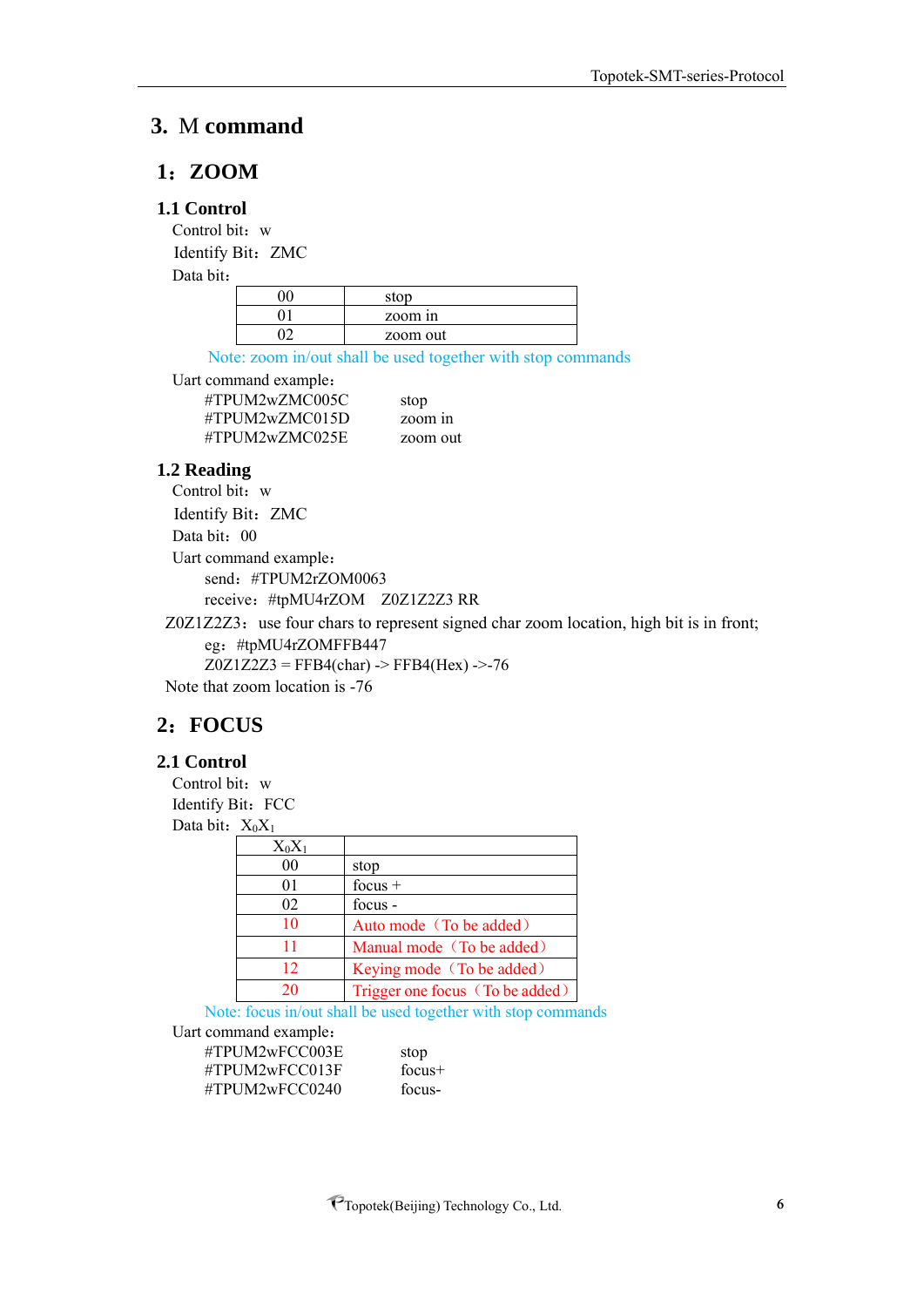#### **2.2 Reading**

Control bit: w Identify Bit: FCC Data bit: 00 Uart command example: send:#TPUM2rFOC0045 receive:#tpMU2rFOC F0F1F2F3 RR

F0F1F2F3: use four chars to represent signed char zoom location, high bit is in front; eg:#tpMU4rFOCFFB429  $F0F1F2F3 = FFB4(char)$  ->  $FFB4(Hex)$  ->-76 Note that zoom location is -76

#### <span id="page-6-0"></span>**3**:**configure zoom and focus position**

Control bit: w Identify Bit: ZFP Data bit: Z0Z1Z2Z3 F0F1F2F3

 $Z0Z1Z2Z3$ : use four chars to represent signed char zoom location, high bit is in front;

 $Z0Z1Z2Z3$ : use four chars to represent signed char focus location, high bit is in front; Example: set zoom position as  $-76$ , focus position as  $50$ , convert  $-76$  and  $50$  to complement

form FFB4 and 0032. Then convert them to be 'F''F''B''4' and '0''0''3''2'; Add frame head, address、frame length、commands and CRC. Finally name it as #tpUM8wZFPFFB400320F.

Note: If only set zoom position, focus value should be filled with 'N''N''N''N'; and the camera will autofocus after setting.

# <span id="page-6-1"></span>**4**:**IRCUT switch(day/night switch)**

Control bit: w Identify Bit: IRC Data bit:  $x_1x_2$ 

| Day mode       |
|----------------|
| Night mode     |
| Reverse status |

Uart command example: #TPUM2wIRC0A61

# <span id="page-6-2"></span>**5**:**Remote device turn on**(**need customized**)

Control bit: w Identify Bit: SWH

Data bit:  $X_0X_1$ 

| Laser measure, PM2.5 detector | Thermal camera, laser zoom light |
|-------------------------------|----------------------------------|
|                               |                                  |
| $\gamma$ lose                 | Jpen                             |

Uart command send example:#TPUM2wSWHC178

Control bit: r

Identify Bit: SWH

Data bit:  $X_0X_1$ 

| Send           | #TPUM2rSWH005F                |                                  |  |
|----------------|-------------------------------|----------------------------------|--|
| <b>Receive</b> | $\#TPUM2rSWH X0X1 RR$         |                                  |  |
|                |                               |                                  |  |
|                | Laser measure, PM2.5 detector | Thermal camera, laser zoom light |  |
|                |                               |                                  |  |
|                | Close                         | Jpen                             |  |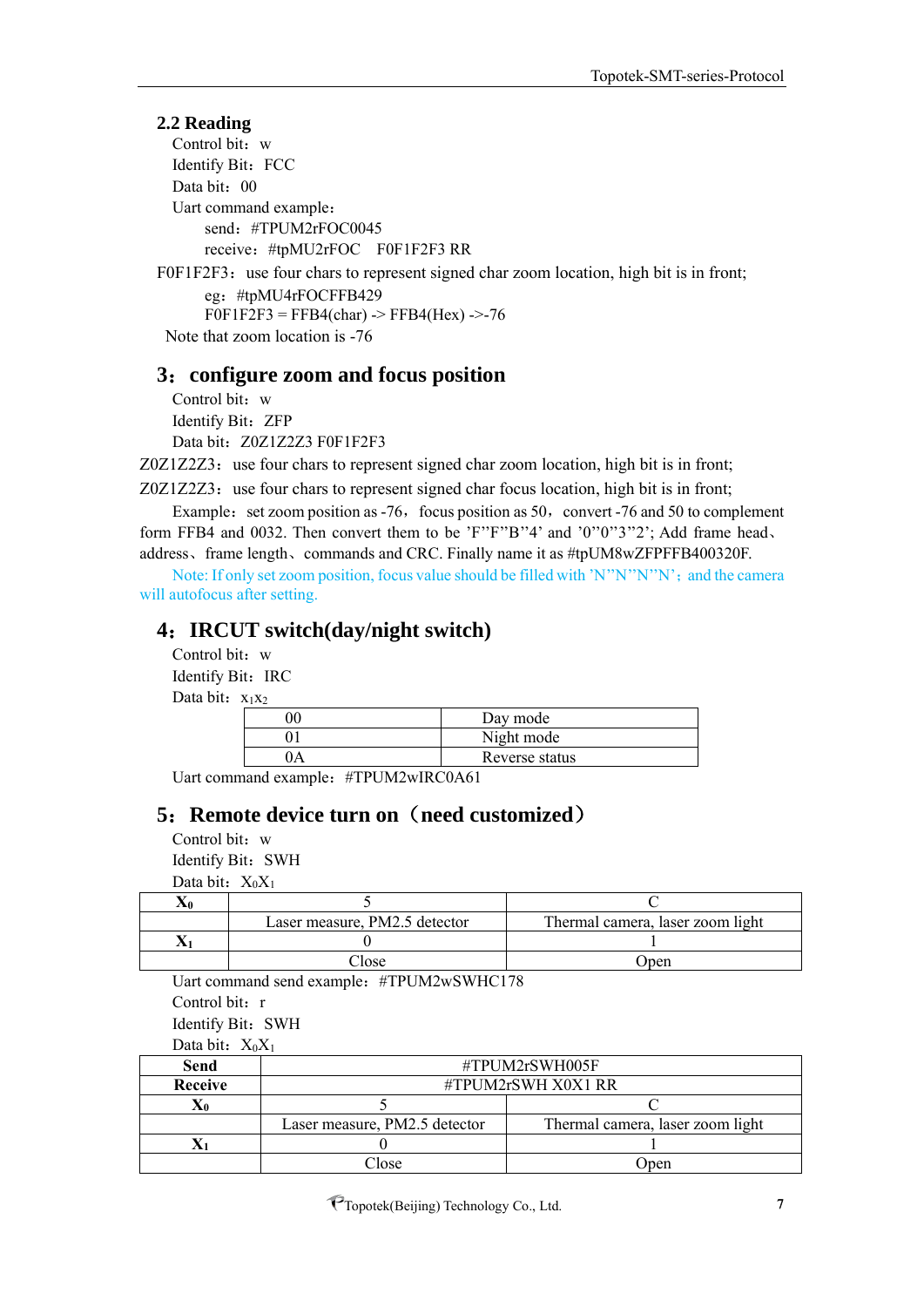# <span id="page-7-0"></span>4. G **command**

# <span id="page-7-1"></span>**1**: **Gimbal /PTZ control**

Control bit: w Identify Bit: PTZ Data bit: x1x2

| x1x2 | 00     | 01   | 02                    | 03                    | 04    | 05                      |
|------|--------|------|-----------------------|-----------------------|-------|-------------------------|
| Func | stop   | up   | down                  | left                  | right | Goto Center<br>position |
| x1x2 | 06     | 07   | 08                    | 09                    |       |                         |
| Func | Follow | Lock | Lock/follow<br>switch | Gimbal<br>calibration |       |                         |

Uart command example:#TPUG2wPTZ006A

# <span id="page-7-2"></span>**2**:**Gimbal speed mode control**

Control bit: w Identify Bit:GSY、GSP、GSR、GSM Data bit: x1x2

|           | Gimbal speed Control                           |  |
|-----------|------------------------------------------------|--|
| YAW Cmd   | #TPUG 2 w GSY X0X1 RR                          |  |
|           | X0X1                                           |  |
|           | Rotation Speed (-99,99) (0.1 deg/s)            |  |
| PITCH Cmd | $\#TPUG$ 2 w GSP $X0X1$ RR                     |  |
|           | X0X1                                           |  |
|           | Rotation Speed $(-99, +99)$ (0.1 deg/s)        |  |
| ROLL Cmd  | $\#TPUG$ 2 w GSR $X0X1$ RR                     |  |
|           | X0X1                                           |  |
|           | Rotation Speed $(-99, +99)$ (0.1 deg/s)        |  |
| Yaw&Pitch | #tpUG 4 w GSM Y0Y1 P0P1 RR                     |  |
|           | <b>Y0Y1 P0P1</b>                               |  |
|           | Rotation Speed $(-99,99)$ $(0.1 \text{deg/s})$ |  |

#TPUG2wGSYE276

Gimbal rotation speed is X0X where X0X1 is 8 signed char (unit is 0.1degree/s), The right direction of Yaw is positive. The up of Pitch is positive. E.g. gimbal rotates at speed 3 degree/sec to left, we have to convert -30 to 0xE2, then further converted to 'E'、'2'. Noe that RR is calibration.

# <span id="page-7-3"></span>**3**:**Gimbal Angle Control Mode**

# **3.1 Gimbal\_Angle\_Control**

Control bit: w Identify Bit:GAY、GAP、GAR、GAM Data bit: see below

|       | Gimbal Angle Control             |                                                         |
|-------|----------------------------------|---------------------------------------------------------|
| Yaw   | #tpUG 6 w GAY $X0X1X2X3$ X4X5 RR |                                                         |
|       | X0X1X2X3                         | X4X5                                                    |
|       | Angle $(.150.00, 150.00)$        | Rotation Speed is $(0,99)$ with precision<br>(0.1deg/s) |
|       |                                  |                                                         |
| Pitch | #tpUG 6 w GAP $X0X1X2X3$ X4X5 RR |                                                         |

PTopotek(Beijing) Technology Co., Ltd. 8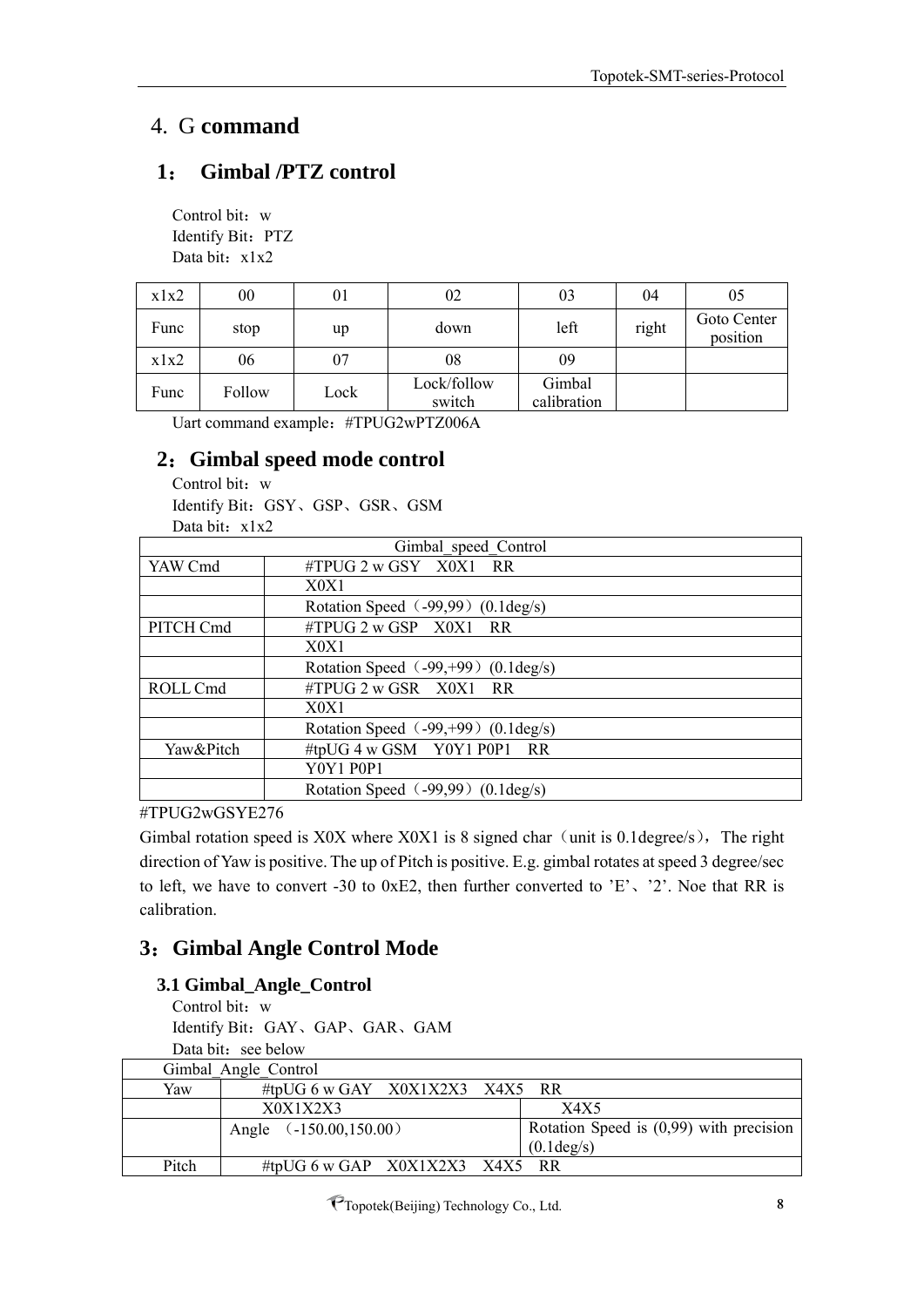|           | X0X1X2X3                               | X4X5                                      |
|-----------|----------------------------------------|-------------------------------------------|
|           | $(.90.00,+90.00)$<br>Angle             | Rotation Speed is $(0,99)$ with precision |
|           |                                        | $(0.1 \text{deg/s})$                      |
| Roll      | #tpUG 6 w GAR X0X1X2X3 X4X5 RR         |                                           |
|           | X0X1X2X3                               | X4X5                                      |
|           | $(.90.00,+90.00)$<br>Angle             | Rotation Speed is $(0,99)$ with precision |
|           |                                        | $(0.1 \text{deg/s})$                      |
| Yaw&Pitch | #tpUG C w GAM Y0Y1Y2Y3 Y4Y5 P0P1P2P3   | P4P5 RR                                   |
|           | Y0Y1Y2Y3 / P0P1P2P3                    | Y4Y5 / P4P5                               |
|           | Angle (-150.00,150.00)/(-90.00,+90.00) | Rotation Speed is $(0,99)$ with precision |
|           |                                        | (0.1deg/s)                                |

#### Example:#tpUG6wGAYEF073288

Gimbal rotates at speed of X4X5. X0X1X2X3 indicates angle. They are using 16 bits data to represent string. The right-side of Yaw is positive, the up-side of Pitch is positive. E.g. Angle is -50 degree. We have to use -5000, then convert it to be 16 bit binary number 0xEC78, then further convert it to be 'E', 'C', '7', '8'. X4X5 ; Note that RR is calibration.

#### **3.2 Get Gimbal Current Angle**

Control bit: r Identify Bit: GAC Data bit: 00 Uart command example: send: #TPUG2rGAC0032 receive:#tpUG C r GAC Y0Y1Y2Y3P0P1P2P3R0R1R2R3 CC

| Y0Y1Y2Y3  | P0P1P2P3    | ROR1R2R3   |
|-----------|-------------|------------|
| Yaw Angle | Pitch Angle | Roll Angle |

Angle is 16 bit binary data. High bit is in front.

Example: Y0Y1Y2Y3 = 'E' 'C' '7' '8' = 0xEC78 = -5000 (0.01degree)

#### **3.3 Gimbal angle info send out regularly**

#### **Gimbal angle info send out regularly Setting** :

**Control bit**:**w**

**Identify Bit**:**GAA**

**Data bit**:**X0X1**

| <b>X0X1</b> |                       |
|-------------|-----------------------|
| Λ1          | <b>Enable sending</b> |
| ሰሰ          | <b>Close sending</b>  |

**Uart command example**:**#TPUG2wGAA0136**

#### **Inquiry the regularly sending status**:

**Control bit**:**r**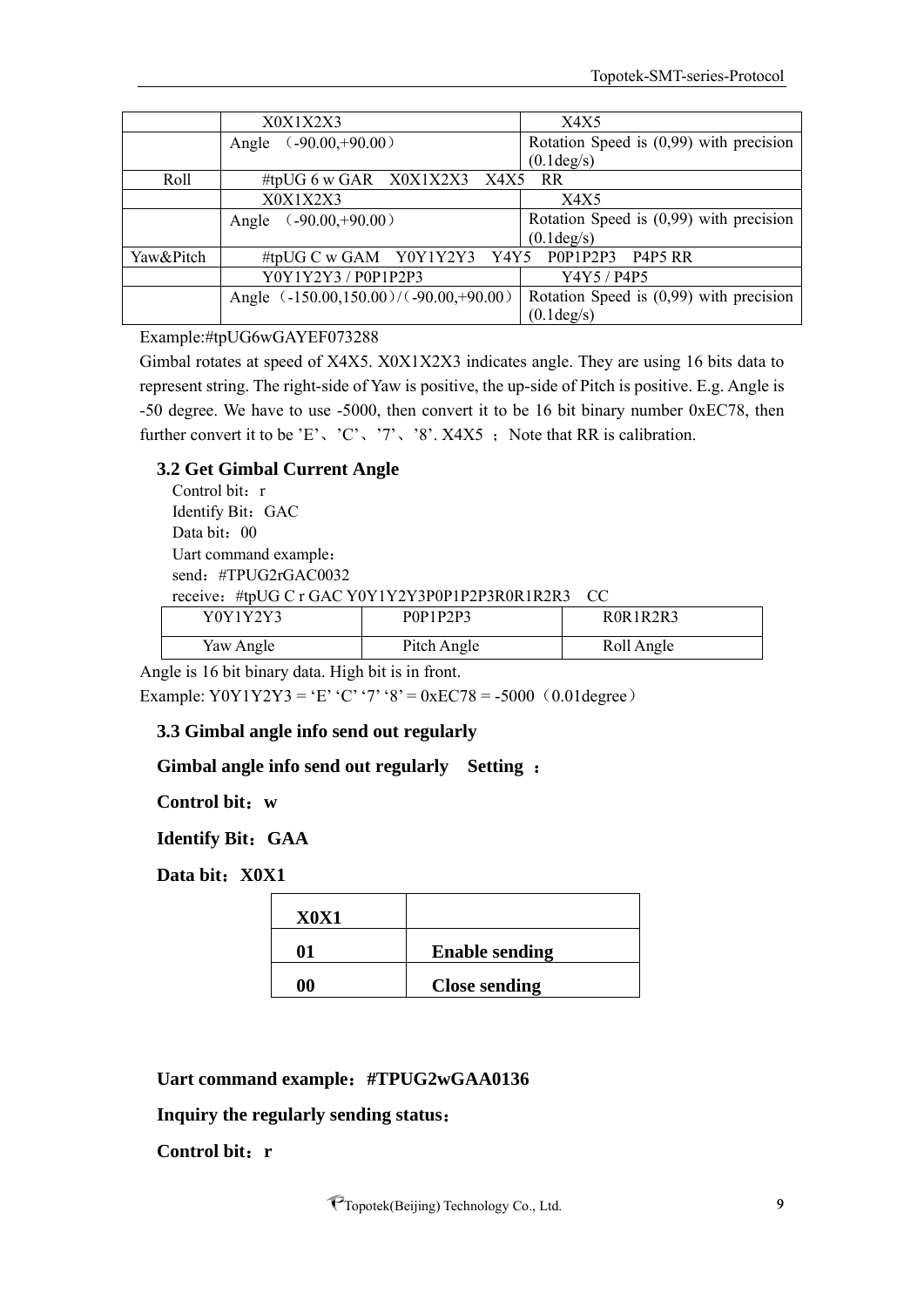# **Identify Bit**:**GAA**

# **Data bit**:**00**

| receive: | #TPGU2rGAA<br><b>RR</b> | x1x2 |
|----------|-------------------------|------|
| 00       | <b>Close</b>            |      |
| Λ1       | enable                  |      |

**Uart command example**:**#TPUG2rGAA0030**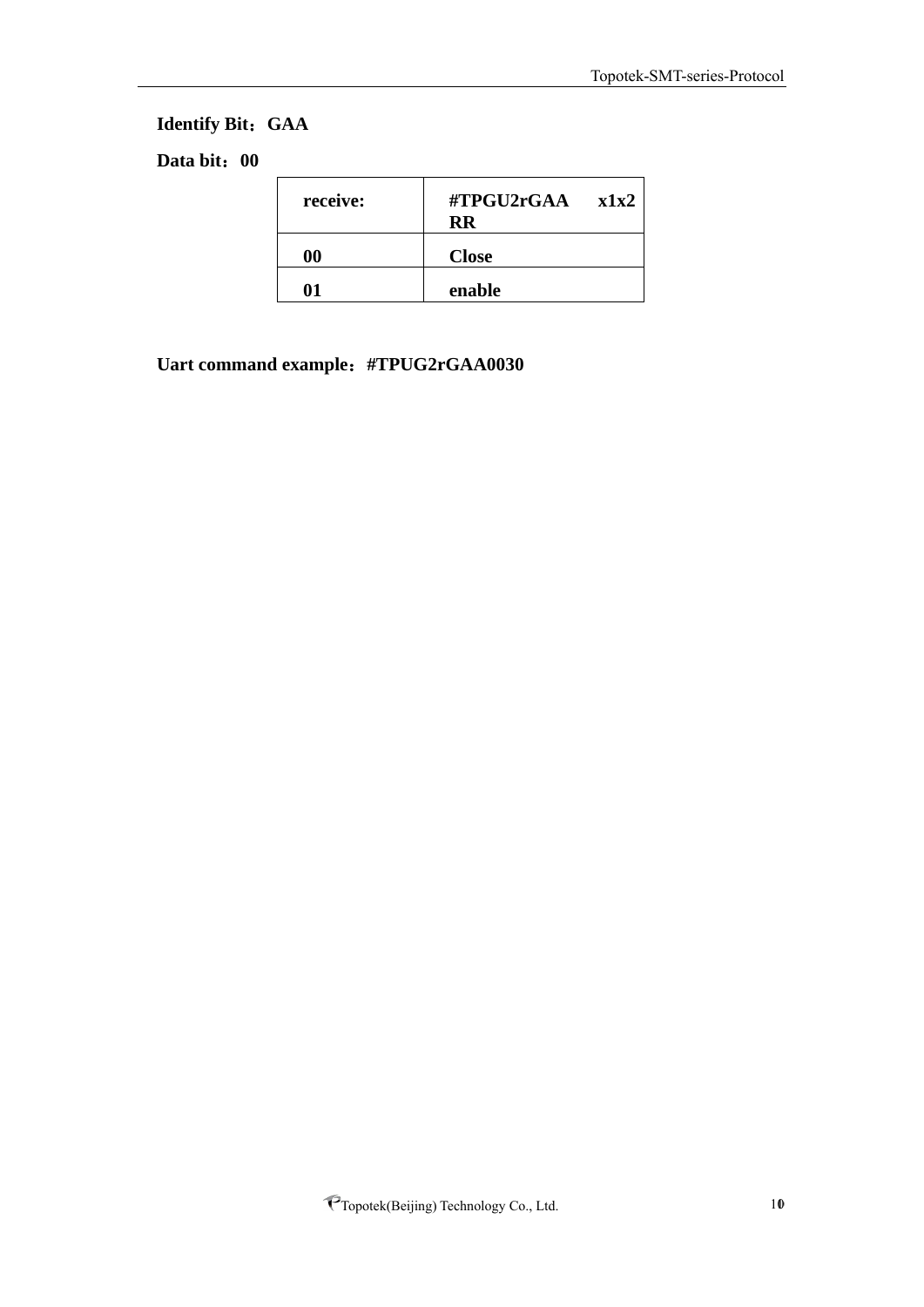# <span id="page-10-0"></span>**4**:**Tracking Cursor movement**(**For dual light gimbal tracking**)

#### **4.1 x axis moving**

Control bit: w Identify Bit: SYC Data bit: X<sub>0</sub>X<sub>1</sub>X<sub>2</sub>X<sub>3</sub>

#### **4.1 Y axis moving**

Control bit: w Identify Bit: SPC Data bit: X0X1X2X3

Control the crosshairs to move to x0x1x2x3; x0x1x2x3 indicates the number of pixels deviating from the center point, the 16 bit signed number represented by the character (unit: pixel), the right of X axis is positive, and the lower of Y axis is positive (eg: move to the position of 50 pixels on the left, i.e., convert - 50 hex representation 0xffce to  $f'$ ,  $f'$ ,  $C'$ ,  $e'$ ); RR check bit

Note: Initially, any movement of the transmit cursor will result in a Crosshairs;

# <span id="page-10-1"></span>**5**:**Tracking control**(**For dual light gimbal tracking**)

Control bit: w Identify Bit: SUM Data bit:  $X_0X_1$ 

| $X_0X_1$ |                                                                  |
|----------|------------------------------------------------------------------|
| 00       | Tracking stop                                                    |
|          | Tracking confirm                                                 |
|          | Secondary tracking (reselect target during<br>existing tracking) |

#TPUG2wSUM0061 Tracking stop #TPUG2wSUM0162 Tracking confirm #TPUG2wSUM0263 Secondary tracking

Note: if the crosshairs do not appear, the tracking confirmation will be sent directly, and the center point will be the target;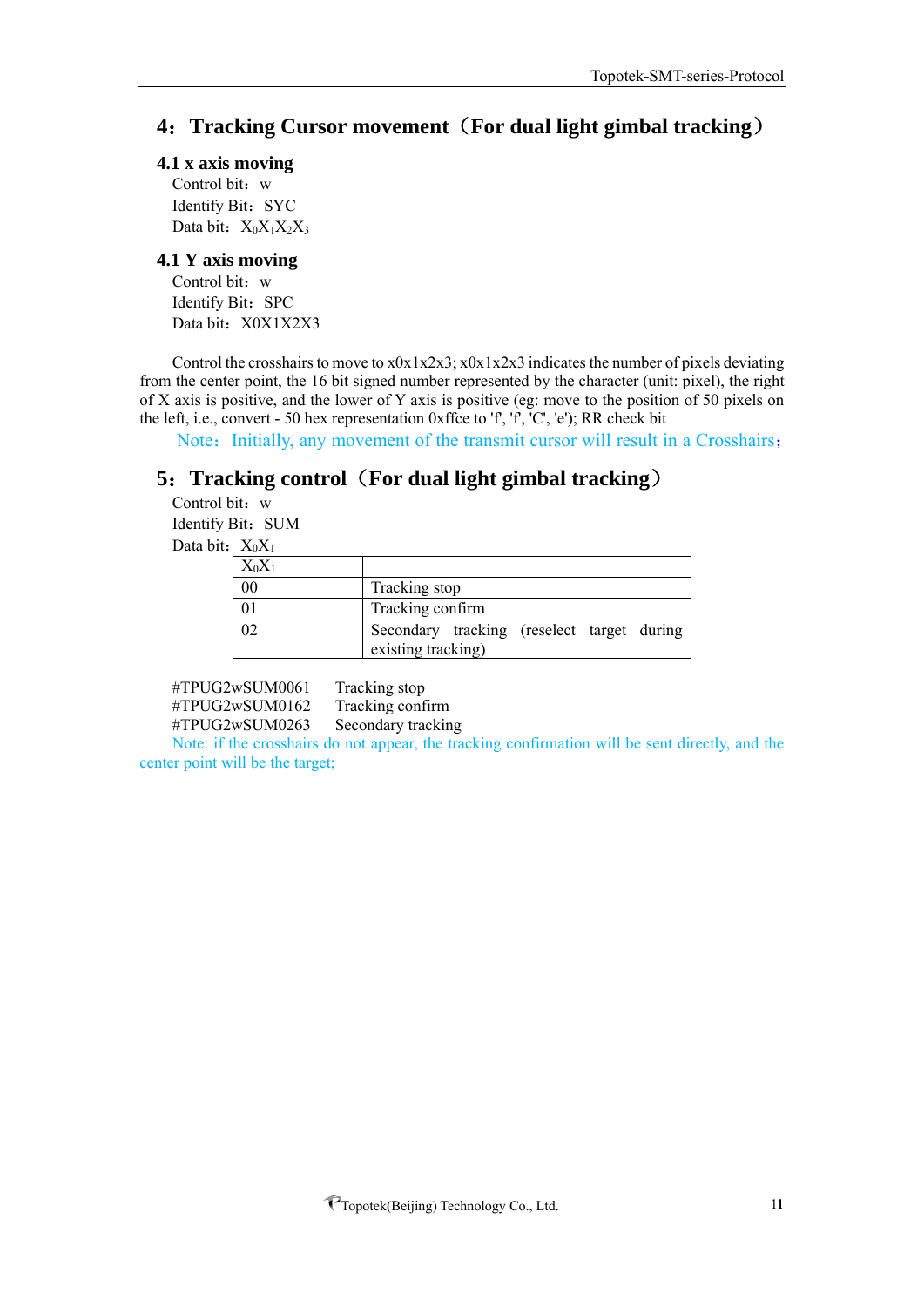# <span id="page-11-0"></span>5. D command

## <span id="page-11-1"></span>**1**:**Record**

#### **1.1 control**

Control bit: w Identify Bit: REC

Data bit:  $x_1x_2$ 

| $X_1X_2$ | Function description |
|----------|----------------------|
|          | Stop record          |
|          | Start record         |
| A        | Overturn status      |

Uart command example:#TPUD2wREC0A54

#### **1.2 inquiry status**

Control bit: r Identify Bit: REC Data bit:  $x_1x_2$ 

 $X_2$  0 1 description No record Being record

Uart command example:#TPUD2rREC003E

# <span id="page-11-2"></span>**2**:**Photograph**

Control bit: w Identify Bit: CAP Data bit: 0 1 Uart command example:#TPUD2wCAP013E

# <span id="page-11-3"></span>**3**:**Menu control**

Control bit: w Identify Bit: MNU Data bit: 0 X

| $\overline{\phantom{a}}$ |    | -    |      |       |    |      |
|--------------------------|----|------|------|-------|----|------|
| 描述                       | up | down | left | right | ok | Menu |

Uart command example:#TPUD2wMNU065F

# <span id="page-11-4"></span>**4**:**Photo resolution**

**Setting**

Control bit: w

Identify Bit: PIC Data bit:  $X_0X_1$ 

| $\alpha$ $\alpha$ $\alpha$ $\beta$ $\alpha$ $\beta$ $\alpha$ $\beta$ |      |      |                   |                   |  |                          |      |  |
|----------------------------------------------------------------------|------|------|-------------------|-------------------|--|--------------------------|------|--|
| $X_1/X_2$                                                            |      |      |                   | ີ                 |  | D                        |      |  |
|                                                                      | 400w | 800w | 1300 <sub>w</sub> | 1600 <sub>w</sub> |  | $\overline{\phantom{0}}$ | null |  |

Note: when it is a dual light lens,  $x0 / X1$  will take effect, otherwise only X1 will take effect; Uart command example:#TPUD2wPIC0045

#### **Reading**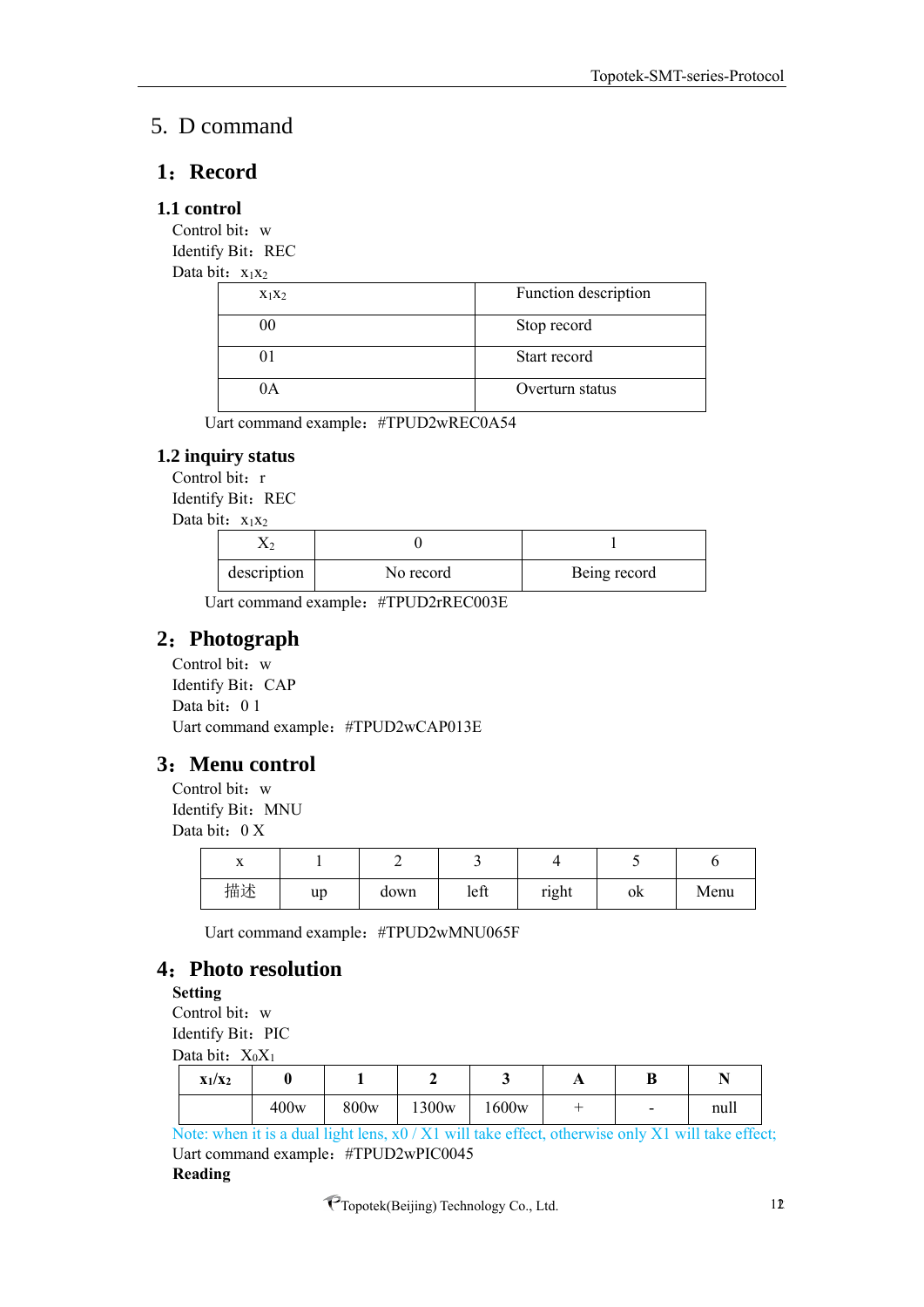Control bit: r Identify Bit: PIC Data bit: 00 Data return:  $X_0X_1$  (See setting table for data meaning) Uart command example:#TPUD2rPIC0040

## <span id="page-12-0"></span>**5 Video resolution**

**Setting**

Control bit: w Identify Bit: VID Data bit:  $X_0X_1$ 

| $x_1/x_2$ |      |       | . . | v                        |      |
|-----------|------|-------|-----|--------------------------|------|
|           | 720p | 1080p |     | $\overline{\phantom{0}}$ | null |

Note: when it is a dual visible lens, x0 / X1 will take effect, otherwise only X1 will take effect; Uart command example:#TPUD2wVID004C

#### **Reading**

Control bit: r

Identify Bit: VID

Data bit: 00

Data return:  $X_0X_1$  (See setting table for data meaning) Uart command example:#TPUD2rVID0047

# <span id="page-12-1"></span>**6**:**TF card capacity**

Control bit: r

Identify Bit: SDC

Data bit:  $x_1x_2$ 

| $X_1X_2$ | Description                             | $X_1X_2$ | Description        |
|----------|-----------------------------------------|----------|--------------------|
|          | Get remaining capacity                  |          | Get total capacity |
|          | $\mu$ TDI IDQ $\alpha$ D $\alpha$ 002 E |          |                    |

Uart command example: #TPUD2rSDC003E

Data meaning read:**x0x1x2x3x<sup>4</sup>**

Remaining capacity of TF card (Hexadecimal, big Endian, in MB) NNNNN: Indicates that the TF card is not inserted

# **7: Tracking control**(**Single tracking version**)

Control bit: w Identify Bit: TRC Data bit:  $x_0x_1$ 

| $X_0X_1$ | $\boldsymbol{00}$ | 0A                |
|----------|-------------------|-------------------|
|          | ນເບ⊔              | Adaptive to state |

Uart command example: #TPUD2wTRC0153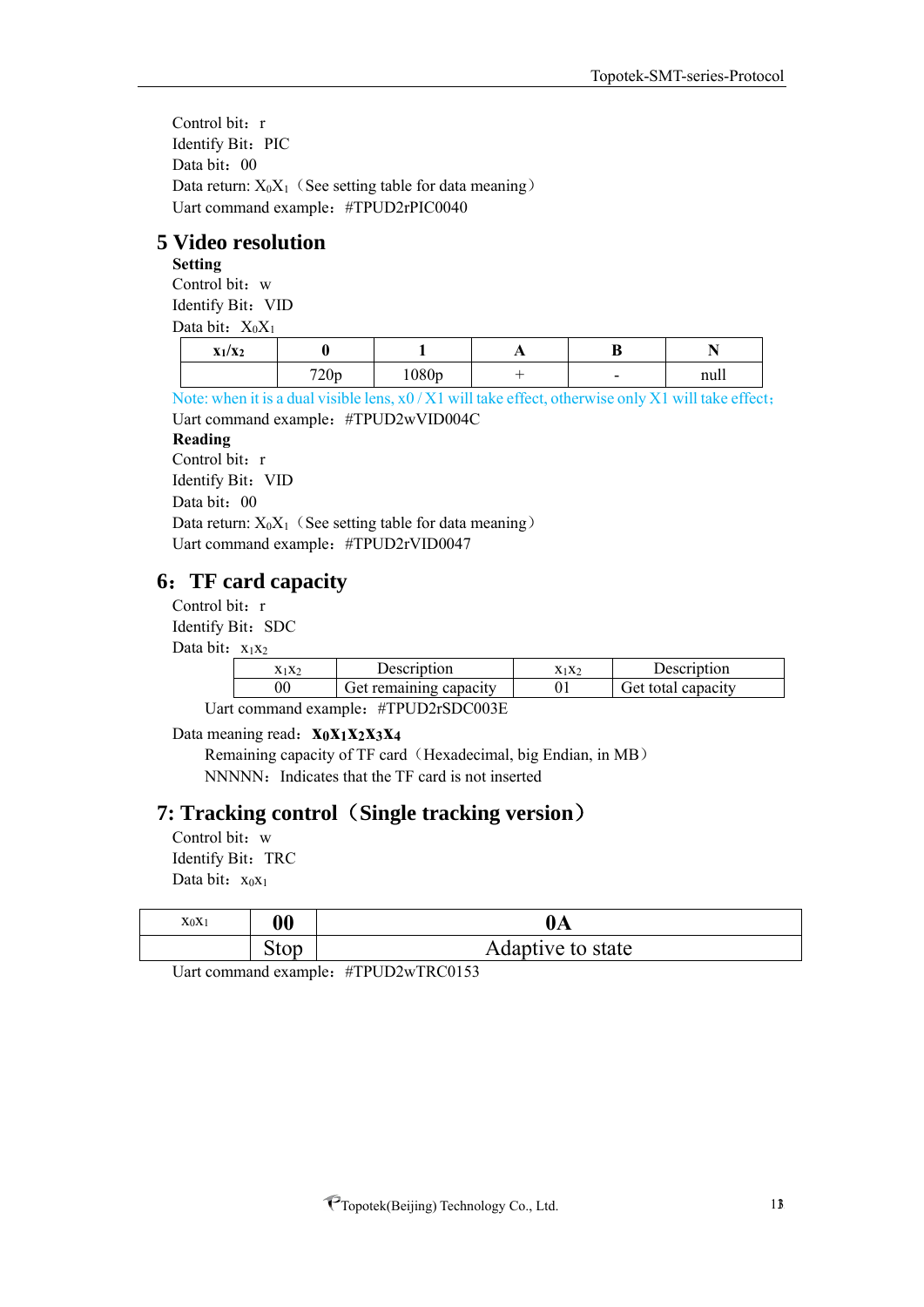# <span id="page-13-0"></span>**7**:**ISP control**

#### **7.1 AWB**

**Setting** Control bit: w Identify Bit:AWB Data bit:  $X_0X_1$ 

| $x_0/x_1$    | X0 for main lens X1 for sub lens |
|--------------|----------------------------------|
| $\mathbf{0}$ | auto                             |
|              | night                            |
| $\mathbf{2}$ | incandescent                     |
| 3            | fluorescent                      |
| 4            | Warm-fluorescent                 |
| 5            | daylight                         |
| 6            | Cloudy-daylight                  |
| 7            | twilight                         |
| 8            | Shade                            |
| A            | $AWB +$                          |
| B            | $AWB -$                          |
| N            | null                             |

Note: when it is a dual visible lens, x0 / X1 will take effect, otherwise only X1 will take effect; Uart command example:#TPUD2wAWB0043

#### **Reading**

Control bit: r Identify Bit:AWB Data bit: 00 Data return:  $X_0X_1$  (See setting table for data meaning) Uart command example:#TPUD2rAWB003E

#### **7.2 ISO**

**Setting** Control bit: w Identify Bit: ISO Data bit:  $X_0X_1$ 

| $x_1/x_2$ | U    |     |     | ັ   |     | ັ    | A | v                        | M    |
|-----------|------|-----|-----|-----|-----|------|---|--------------------------|------|
|           | auto | 100 | 200 | 400 | 800 | 1600 |   | $\overline{\phantom{a}}$ | null |

Note: when it is a dual visible lens, x0 / X1 will take effect, otherwise only X1 will take effect; Uart command example:#TPUD2wISO0054

#### **Reading**

Control bit: r Identify Bit: ISO Data bit: 00 Data return:  $X_0X_1$  (See setting table for data meaning) Uart command example:#TPUD2rISO004F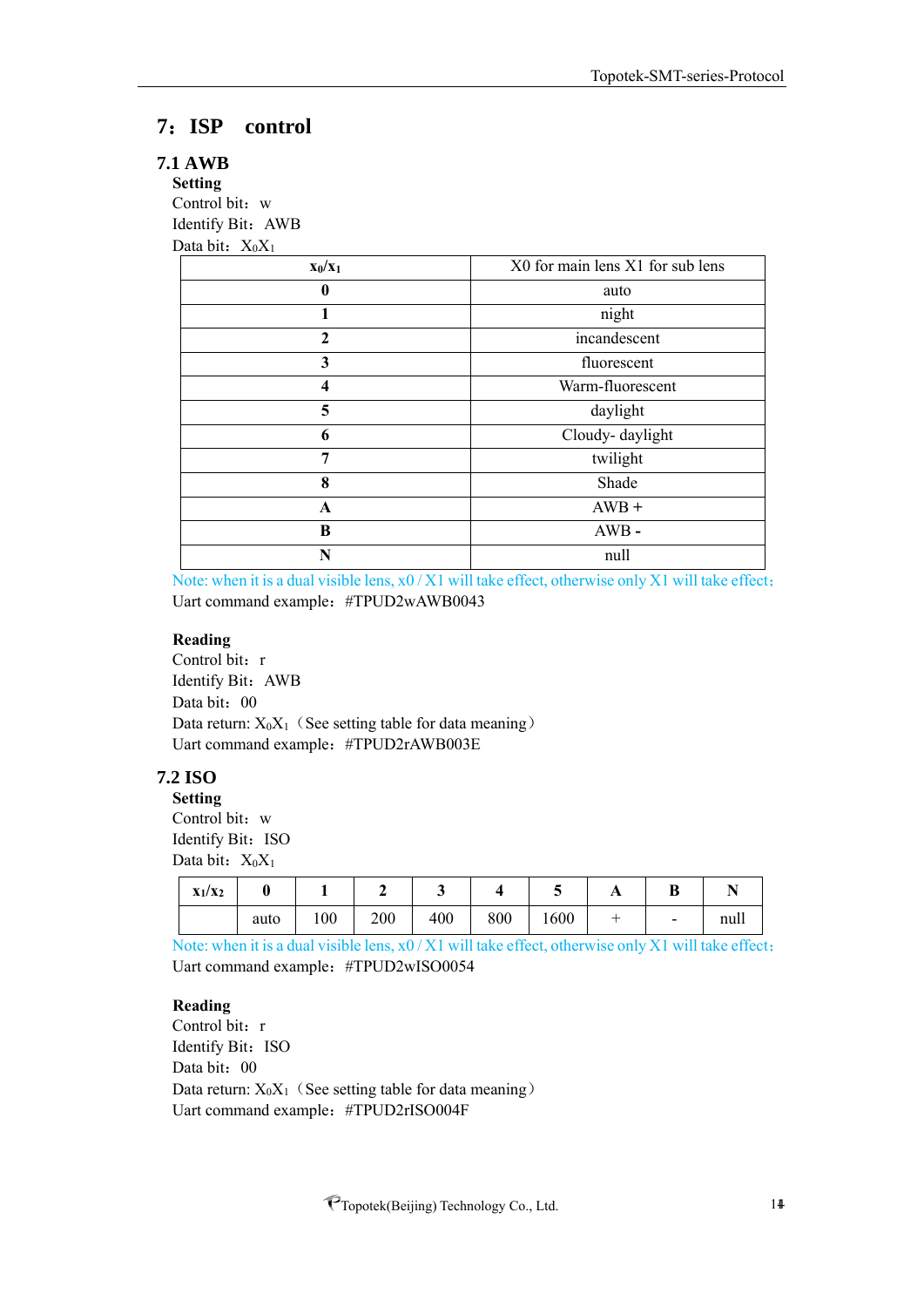#### **7.3 EV**

**Setting**

Control bit: w Identify Bit: EVS

 $\overline{D}_{\text{obs}}$  bit:  $\overline{V}$ . $\overline{V}$ 

| Data bit: $\Lambda$ <sub>0</sub> $\Lambda$ <sub>1</sub><br>$x_1/x_2$ |        |                 | -                        |  | ັ | $\overline{1}$ | D |      |
|----------------------------------------------------------------------|--------|-----------------|--------------------------|--|---|----------------|---|------|
|                                                                      | -<br>— | $\sim$ $\prime$ | $\overline{\phantom{a}}$ |  | - |                | - | null |

Note: when it is a dual visible lens, x0 / X1 will take effect, otherwise only X1 will take effect; Uart command example:#TPUD2wEVS0057 **Reading** Control bit: r Identify Bit: EVS Data bit: 00 Data return:  $X_0X_1$  (See setting table for data meaning) Uart command example:#TPUD2rEVS0052

# <span id="page-14-0"></span>**8 Display mode**

**Setting** Control bit: w Identify Bit: PIP Data bit:  $X_0X_1$ 

| $\lambda$ |       |                                                             |        |   |
|-----------|-------|-------------------------------------------------------------|--------|---|
|           | $m+s$ | $\left  \begin{array}{cc} m & only \end{array} \right $ s+m | s only | - |

Note: when it is a dual light lens,  $x0 / X1$  will take effect, m main camera, s auxiliary camera; Uart command example:#TPUD2wPIP0A63

#### **Reading**

Control bit: r Identify Bit: VID Data bit: 00 Data return:  $X_0X_1$  (See setting table for data meaning) Uart command example:#TPUD2rPIP004D

#### <span id="page-14-1"></span>**9 Time coordinate**

Control bit: w Identify Bit: see below table Data bit: see below table

| Description | Control bit | Data bit                            |
|-------------|-------------|-------------------------------------|
| Latitude    | LAT         | $X_0 X_1X_A$                        |
| Longitude   | LON         | $X_0 X_1X_B$                        |
| Altitude    | ALT         | $X_0 X_1X_5$                        |
| Time        | TIM         | $X_0 X_1X_E$ (hh-mm-ss.ss-DD-MM-YY) |

Uart command example: #tpUDFwTIM142832.0003121838 2018-12-03 14:28:32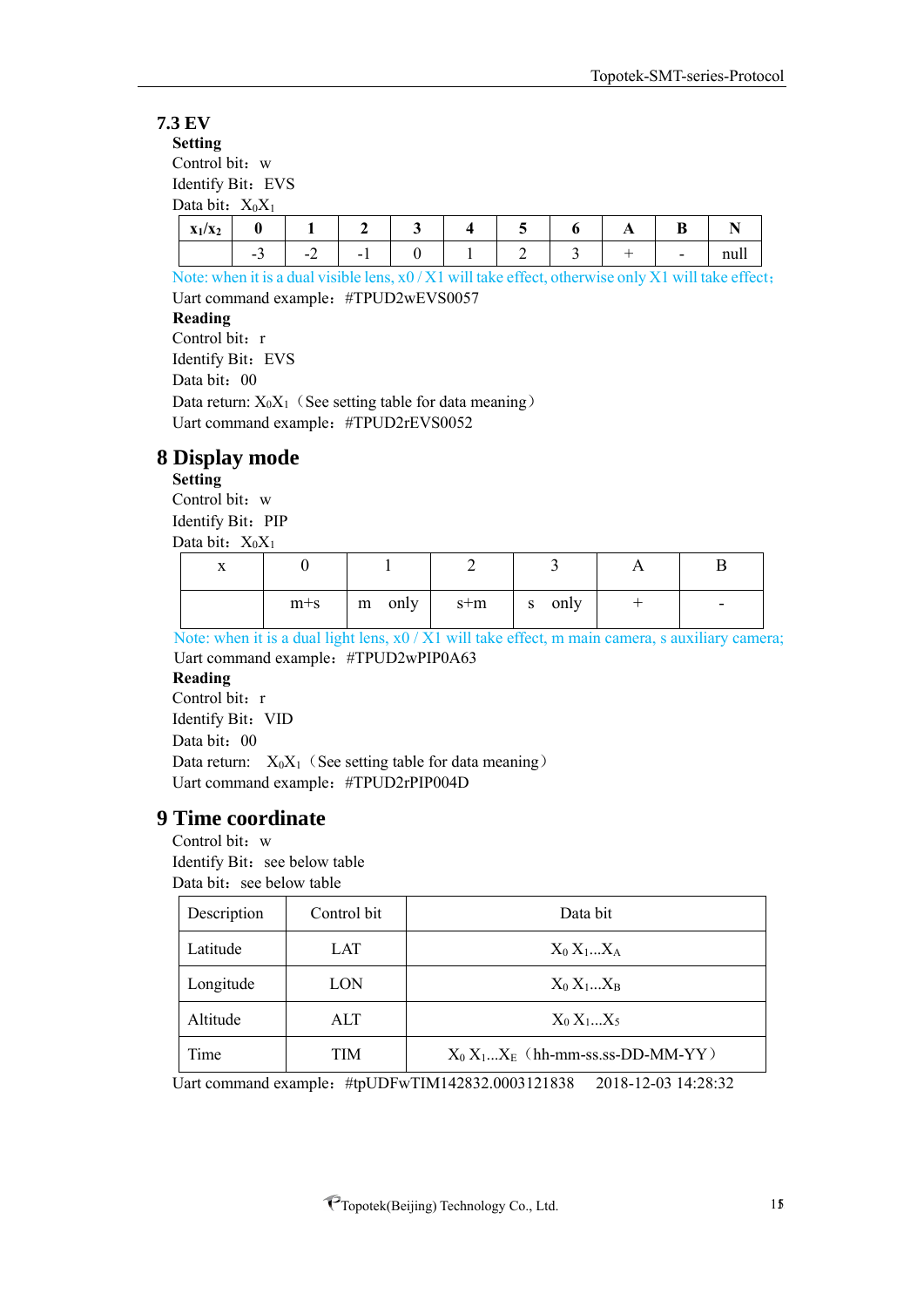# <span id="page-15-0"></span>6. E command

### <span id="page-15-1"></span>**1**:**Thermal camera**

#### <span id="page-15-2"></span>**1.1 Pseudo color**

**Setting** Control bit: w Identify Bit: IMG Data bit:  $X_0X_1$ 

| $X_1X$<br>$\sim$<br>∸ | $00\,$         | 01                              | 02         | 03                        | 04            | 05    | 06                 | 07                 | $_{08}$ | 09                 | 0A   | 0B  |
|-----------------------|----------------|---------------------------------|------------|---------------------------|---------------|-------|--------------------|--------------------|---------|--------------------|------|-----|
| desc<br>ript          | White<br>black | White/bl<br>ack/high<br>tmp red | Red<br>hot | Yello<br>w hot<br>outline | Yellow<br>hot | color | color <sub>5</sub> | color <sub>6</sub> | color7  | color <sub>8</sub> | Next | Pre |

Uart command example: #TPUE2wIMG0A58 **Reading**

Control bit: r Identify Bit: IMG Data bit: 00 Data return:  $X_0X_1$  (See setting table for data meaning) Uart command example:#TPUE2rIMG0042

#### <span id="page-15-3"></span>**1.2 Digital zoom**

**Setting**

Control bit: w Identify Bit: DZM Data bit:  $X_0X_1$ 

| 24.04    |                  |                     |               |    |      |               |
|----------|------------------|---------------------|---------------|----|------|---------------|
| ∡ ▲∪∡ ▲⊥ | . .              | $\sim$ $\sim$<br>∪∠ | ັ             | ıД | UI L | $_{0b}$       |
|          | $\overline{111}$ | 41 X X              | $\sim$ $\sim$ | тΛ | ാ∩ന+ | $\gamma$ om - |
| $ -$     |                  | . . ____ _ _ __ _   | ________      |    |      |               |

Uart command example: #TPUE2wDZM0AF5 **Reading** Control bit: r Identify Bit: DZM Data bit: 00 Data return:  $X_0X_1$  (See setting table for data meaning) Uart command example: #TPUE2rDZMF0

#### <span id="page-15-4"></span>**1.3 Record**

Control bit: w Identify Bit: REC

Data bit:  $X_0X_1$ 

| Record<br>status | ~~ | ``1rn |
|------------------|----|-------|

#### <span id="page-15-5"></span>**1.4 Photograph**

Control bit: w Identify Bit: CAP Data bit:  $X_0X_1$ 

| $-1$ |                  |    |   |
|------|------------------|----|---|
|      |                  |    | ັ |
|      | D.<br><b>vne</b> | аw |   |

# <span id="page-15-6"></span>**2**:**Laser range finder**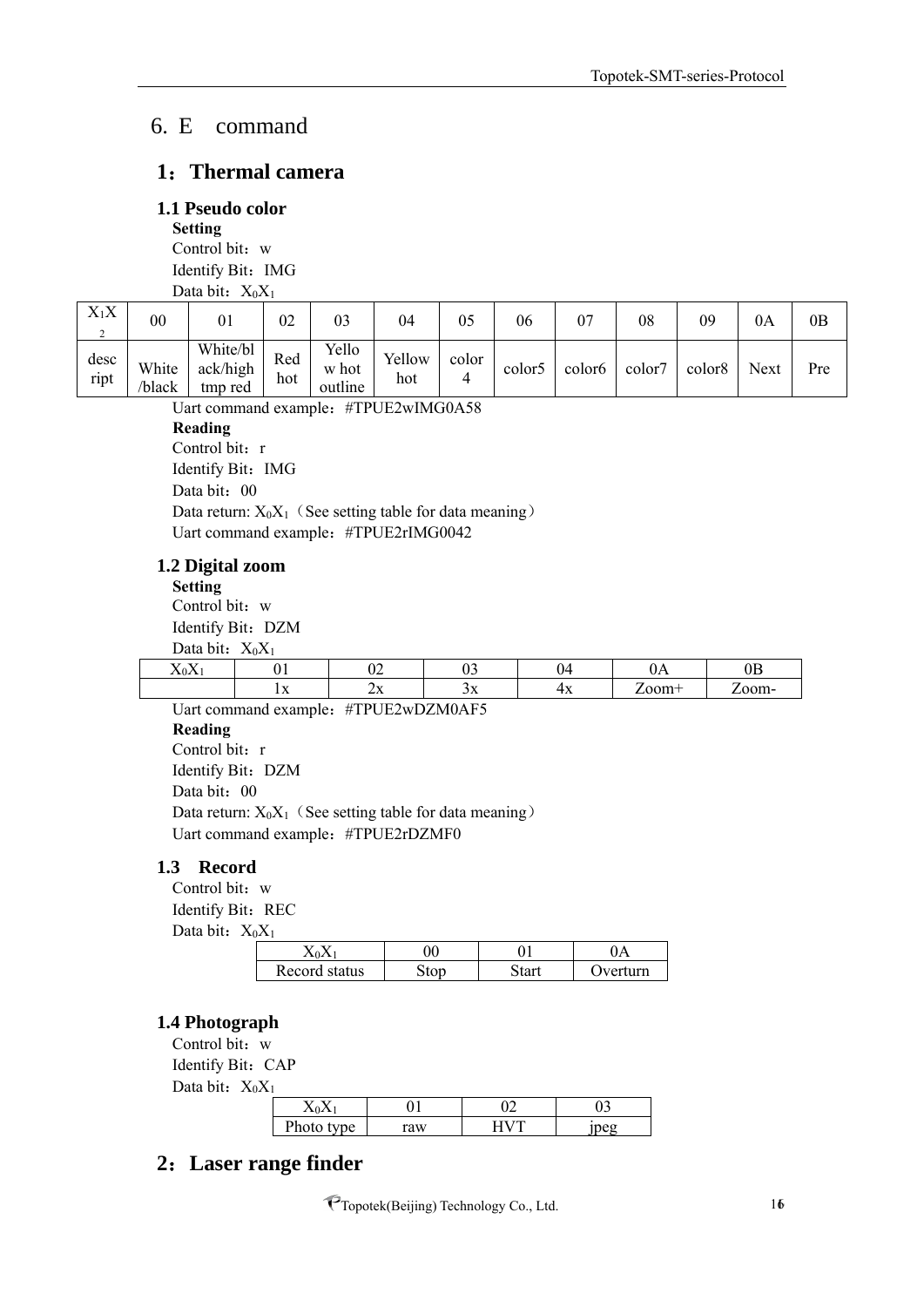| Identify   | Description                        | Identify   | Description                        |
|------------|------------------------------------|------------|------------------------------------|
| Bit        |                                    | <b>Bit</b> |                                    |
| <b>ZMC</b> | ZOOM control                       | <b>REC</b> | Record                             |
| <b>FCC</b> | Focus control                      | CAP        | Photograph                         |
| <b>ZFP</b> | Setting zoom& focus position       | <b>IRC</b> | IR cut switch                      |
| <b>PTZ</b> | Gimbal control (PTZ)               | <b>MNU</b> | Menu                               |
| <b>GAC</b> | Gimbal angle status                | <b>GAA</b> | Gimbal angle send out regularly    |
| <b>GSY</b> | Speed control of YAW axis of PTZ   | <b>GAY</b> | Angle control of YAW axis of PTZ   |
| <b>GSP</b> | Speed control of Pitch axis of PTZ | GAP        | Angle control of Pitch axis of PTZ |
| <b>GSR</b> | Speed control of Roll axis of PTZ  | <b>GAR</b> | Angle control of Roll axis of PTZ  |
| <b>GSM</b> | Speed control of YAW& Pitch axis   | <b>GAM</b> | Angle control of YAW& Pitch axis   |
|            | of PTZ                             |            | of PTZ                             |
| <b>SDC</b> | TF card capacity                   | AWB        | Auto white balance                 |
| <b>ISO</b> | Photo sensibility                  | <b>EVS</b> | Exposure compensation              |
| LAT        | latitude                           | ALT        | height                             |
| LON        | longitude                          | <b>TIM</b> | Time                               |

# <span id="page-16-0"></span>**Appendix I**:**Identify Bit**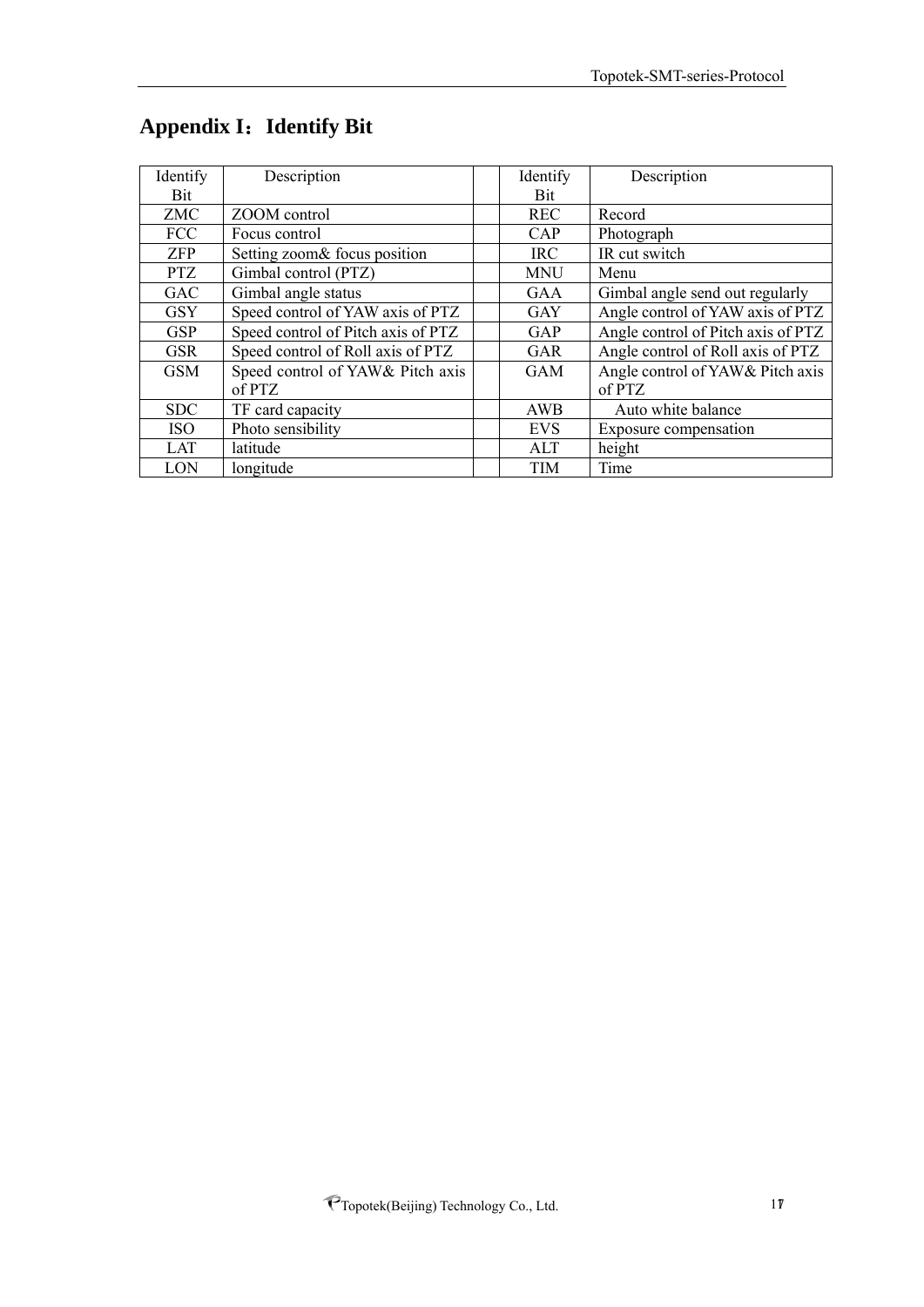# <span id="page-17-0"></span>**Appendix II**:**CRC calculation**

```
char CalculateCrc(volatile char *cmd, char len){ 
     char crc;
     int i;
     crc=0;
     for(i=0; i<len; i++){
           \text{crc} \mathrel{+}= \text{cmd}[i];}
     return(crc);
}
To convert the generated hex to two characters:
```
eg:#TPUD2wAWB01 The value of the generated CRC is 0x44 Then the final command is a string: #TPUD2wAWB0144